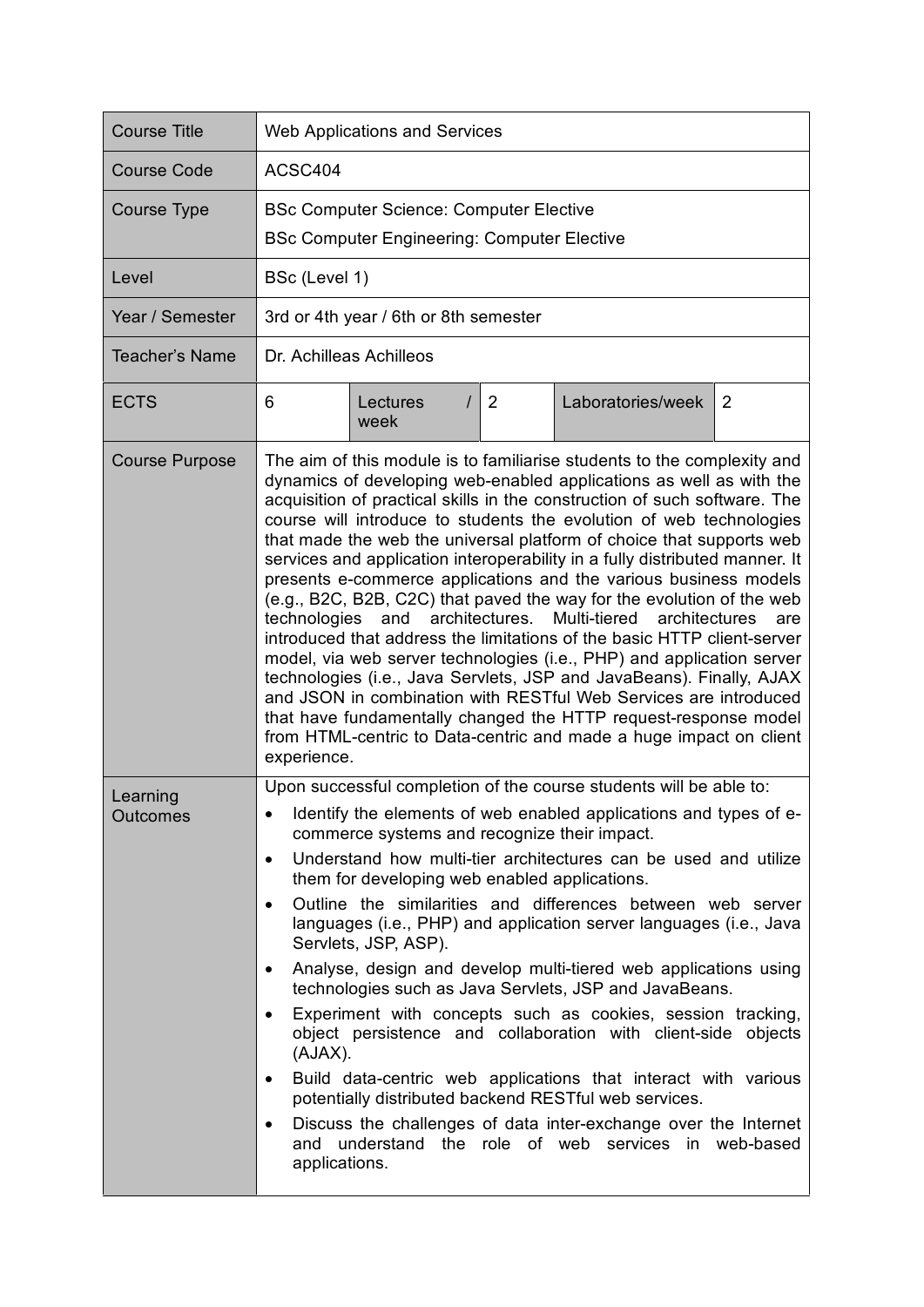|                       | Construct and incorporate such services into web-enabled<br>$\bullet$<br>applications and interact with them using HTTP, AJAX and XML or<br>JSON.<br>Describe how web applications can be developed under the agile<br>$\bullet$                                                                                                                                                                                                                                                                                                                        |                                                                                                                                                                                                                                                                                                                                                                                                                                                                                                               |                                                       |                                                                                                                                                                                                                                                                                                                                                                                                              |  |
|-----------------------|---------------------------------------------------------------------------------------------------------------------------------------------------------------------------------------------------------------------------------------------------------------------------------------------------------------------------------------------------------------------------------------------------------------------------------------------------------------------------------------------------------------------------------------------------------|---------------------------------------------------------------------------------------------------------------------------------------------------------------------------------------------------------------------------------------------------------------------------------------------------------------------------------------------------------------------------------------------------------------------------------------------------------------------------------------------------------------|-------------------------------------------------------|--------------------------------------------------------------------------------------------------------------------------------------------------------------------------------------------------------------------------------------------------------------------------------------------------------------------------------------------------------------------------------------------------------------|--|
|                       | paradigm and discuss advantages and disadvantages.                                                                                                                                                                                                                                                                                                                                                                                                                                                                                                      |                                                                                                                                                                                                                                                                                                                                                                                                                                                                                                               |                                                       |                                                                                                                                                                                                                                                                                                                                                                                                              |  |
| Prerequisites         |                                                                                                                                                                                                                                                                                                                                                                                                                                                                                                                                                         | <b>ACSC382, ACSC476.</b>                                                                                                                                                                                                                                                                                                                                                                                                                                                                                      | Corequisites                                          | None.                                                                                                                                                                                                                                                                                                                                                                                                        |  |
| <b>Course Content</b> |                                                                                                                                                                                                                                                                                                                                                                                                                                                                                                                                                         |                                                                                                                                                                                                                                                                                                                                                                                                                                                                                                               | 1. Introduction to web enabled applications (2 Weeks) |                                                                                                                                                                                                                                                                                                                                                                                                              |  |
|                       |                                                                                                                                                                                                                                                                                                                                                                                                                                                                                                                                                         | Describe and summarise the technological and business<br>forces for the emergence of web applications. Identify and<br>outline the key types of web applications. Summarise<br>technological and other considerations of successful web<br>application development. Name and describe prominent<br>and<br>emerging<br>models<br>and technologies<br>for<br>the<br>development of web applications.                                                                                                            |                                                       |                                                                                                                                                                                                                                                                                                                                                                                                              |  |
|                       |                                                                                                                                                                                                                                                                                                                                                                                                                                                                                                                                                         |                                                                                                                                                                                                                                                                                                                                                                                                                                                                                                               | 2. Development of server-side components (4 Weeks)    |                                                                                                                                                                                                                                                                                                                                                                                                              |  |
|                       |                                                                                                                                                                                                                                                                                                                                                                                                                                                                                                                                                         | Illustrate how technologies such as Servlets and Java<br>Server Pages can be used to develop server-side<br>components. Design web applications under a multi-tiered<br>architecture and implement such applications of a medium<br>size. Explain and apply the variable scoping scheme in<br>Java for web applications (request, session, page,<br>context).<br>Compare the taught<br>environment<br>with<br>alternatives such as the PHP model.<br>3. Connectivity to data backends and JavaBeans (3 Weeks) |                                                       |                                                                                                                                                                                                                                                                                                                                                                                                              |  |
|                       |                                                                                                                                                                                                                                                                                                                                                                                                                                                                                                                                                         |                                                                                                                                                                                                                                                                                                                                                                                                                                                                                                               |                                                       |                                                                                                                                                                                                                                                                                                                                                                                                              |  |
|                       | Indicate how server-side components can interact with<br>data storage systems - Java Database Connectivity<br>(JDBC). Design web applications under a multi-tiered<br>architecture and implement such applications of a medium<br>size. Evaluate performance related considerations with<br>respect to data connectivity and explain the advantages of<br>connection pooling systems. JSP Session Tracking. JSP<br>Standard Actions. JavaBeans Components.<br>Design Conventions. Develop rich internet applications<br>using JSP, MySQL and JavaBeans. |                                                                                                                                                                                                                                                                                                                                                                                                                                                                                                               | JavaBean                                              |                                                                                                                                                                                                                                                                                                                                                                                                              |  |
|                       |                                                                                                                                                                                                                                                                                                                                                                                                                                                                                                                                                         | 4. Supporting Client Communication - JavaScript and AJAX (1)<br>Week)                                                                                                                                                                                                                                                                                                                                                                                                                                         |                                                       |                                                                                                                                                                                                                                                                                                                                                                                                              |  |
|                       |                                                                                                                                                                                                                                                                                                                                                                                                                                                                                                                                                         | in jQuery.                                                                                                                                                                                                                                                                                                                                                                                                                                                                                                    |                                                       | Describe how AJAX operates and explain the importance<br>and impact of such technologies. AJAX support in jQuery.<br>Develop clients that can exchange information with the<br>server. Representations: Automated data exchange over<br>the Internet – XML and JSON. Discuss the advantages<br>and disadvantages of XML data format and contrast to<br>alternative approaches. AJAX - Automated JSON parsing |  |
|                       |                                                                                                                                                                                                                                                                                                                                                                                                                                                                                                                                                         |                                                                                                                                                                                                                                                                                                                                                                                                                                                                                                               | 5. Introduction to Web Services (3 Weeks)             |                                                                                                                                                                                                                                                                                                                                                                                                              |  |
|                       |                                                                                                                                                                                                                                                                                                                                                                                                                                                                                                                                                         |                                                                                                                                                                                                                                                                                                                                                                                                                                                                                                               |                                                       | Outline the core architecture (WS*-stack) and XML-based<br>languages available for the provision of web services.<br>Construct and incorporate web services consumers and<br>providers in web applications. Alternative web service                                                                                                                                                                          |  |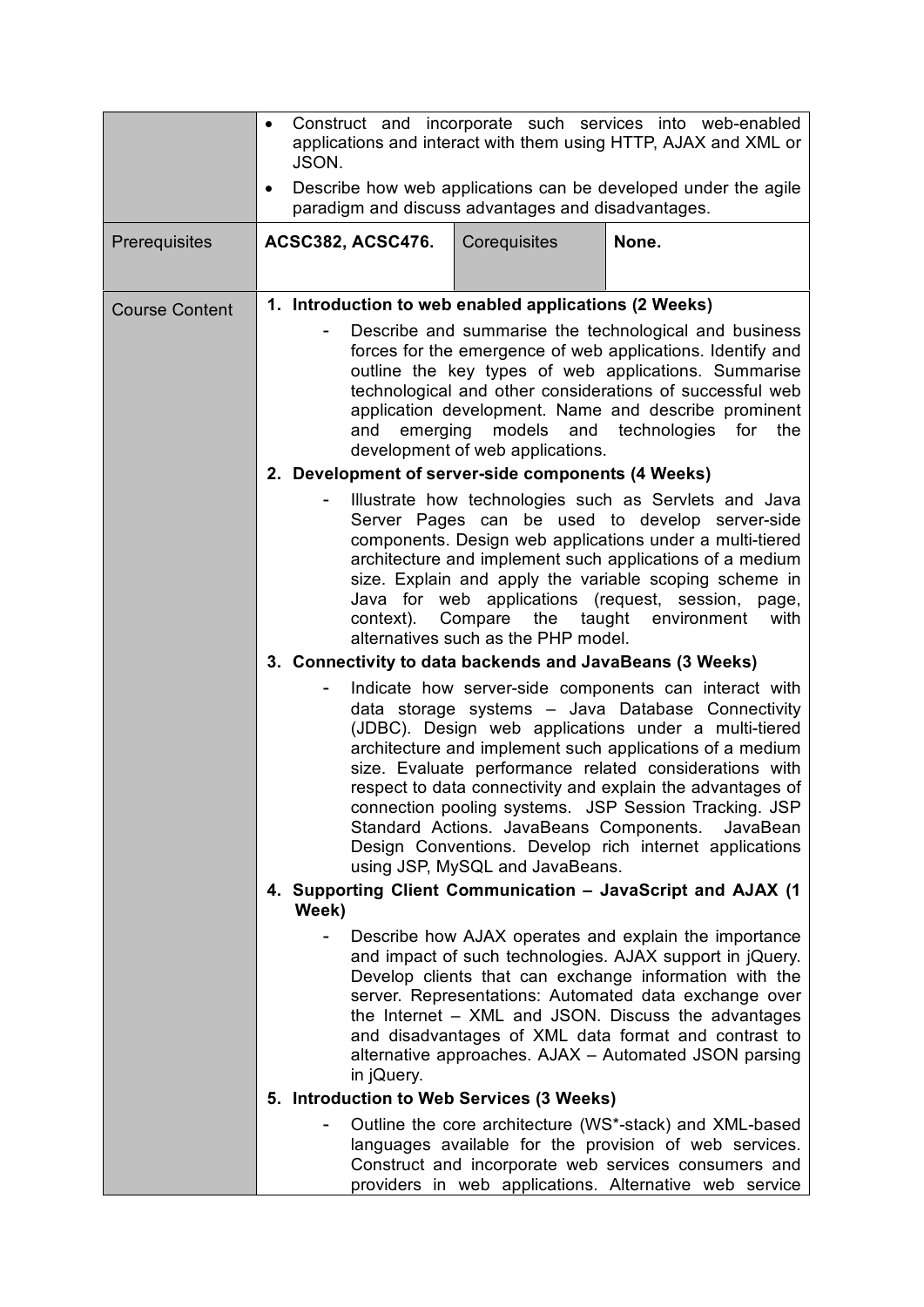|                         | models: The REST architectural pattern. Learn to develop<br>web applications by consuming existing RESTful APIs.<br>Use the REST architectural pattern to develop RESTful<br>services.                                                                                                                                                                                                                                                                                                                                                                                                                                                                                                                                                                                                            |  |  |  |
|-------------------------|---------------------------------------------------------------------------------------------------------------------------------------------------------------------------------------------------------------------------------------------------------------------------------------------------------------------------------------------------------------------------------------------------------------------------------------------------------------------------------------------------------------------------------------------------------------------------------------------------------------------------------------------------------------------------------------------------------------------------------------------------------------------------------------------------|--|--|--|
| Teaching<br>Methodology | The methodology followed in this course is structured around lectures<br>and laboratory exercises, so that students gain theoretical knowledge<br>as well as practical skills. The taught part of course is delivered to the<br>students with the help of computer presentations. Presentations are<br>available through the e-learning system for students to use in<br>combination with the textbooks. Furthermore, theoretical principles<br>are explained by means of specific examples and solution of specific<br>problems using practical examples. The code for these programming<br>examples is also made available in the e-learning system.                                                                                                                                            |  |  |  |
|                         | Lectures are supplemented with supervised computer laboratories,<br>which include demonstrations of taught concepts and experimentation<br>with related technologies to solve specific problems via exercises.<br>Hence, during laboratory sessions, students apply their gained<br>knowledge and identify the principles taught in the lecture sessions by<br>means of working on different tasks and solving domain-specific<br>problems. Students are also allocated exercises during the laboratory<br>sessions, eight of which are submitted for evaluation. Also, a course<br>project is assigned to the students since this is a practical-oriented<br>programming course. Finally, the course assessment is completed by<br>means of a three-hours final exam at the end of the semester. |  |  |  |
| <b>Bibliography</b>     | <b>Textbooks:</b>                                                                                                                                                                                                                                                                                                                                                                                                                                                                                                                                                                                                                                                                                                                                                                                 |  |  |  |
|                         | 1. Nicholas S. Williams, "Professional Java for Web Applications", 1st<br>Edition, Paperback: 936 pages, Publisher: Wrox; 1 edition (March<br>10, 2014), Language: English, ISBN-10: 1118656466, ISBN-13:<br>978-1118656464. Code Examples: LINK.<br>Bill Burke, "RESTful Java with JAX-RS 2.0: Designing and<br>2.<br>Developing Distributed Web Services", Paperback: 392 pages,<br>Publisher: O'Reilly Media; Second edition (December 2, 2013),<br>Language: English, ISBN-10: 144936134X, ISBN-13: 978-<br>1449361341. Code examples included at the end of the book.                                                                                                                                                                                                                        |  |  |  |
|                         | <b>References:</b>                                                                                                                                                                                                                                                                                                                                                                                                                                                                                                                                                                                                                                                                                                                                                                                |  |  |  |
|                         | 1. Murach's Java Servlets and JSP: Training & Reference (Murach:<br>Training & Reference) 3rd Edition, by Joel Murach (Author),<br>Michael Urban (Author), Series: Murach: Training & Reference<br>(Book 3), Paperback: 744 pages, Publisher: Mike Murach &<br>Associates Inc; 3 edition (June 9, 2014), Language: English,<br>ISBN-10: 1890774782, ISBN-13: 978-1890774783. Book Code<br>Examples: LINK.                                                                                                                                                                                                                                                                                                                                                                                         |  |  |  |
|                         | 2. RESTful Java Web Services: A pragmatic guide to designing and<br>building RESTful APIs using Java, 3rd Edition 3rd Revised edition<br>Edition, Paperback: 420 pages, Publisher: Packt Publishing; 3rd<br>Revised edition edition (November 17, 2017), Language: English,<br>ISBN-10: 1788294041, ISBN-13: 978-1788294041. Book Code<br>Examples: LINK.                                                                                                                                                                                                                                                                                                                                                                                                                                         |  |  |  |